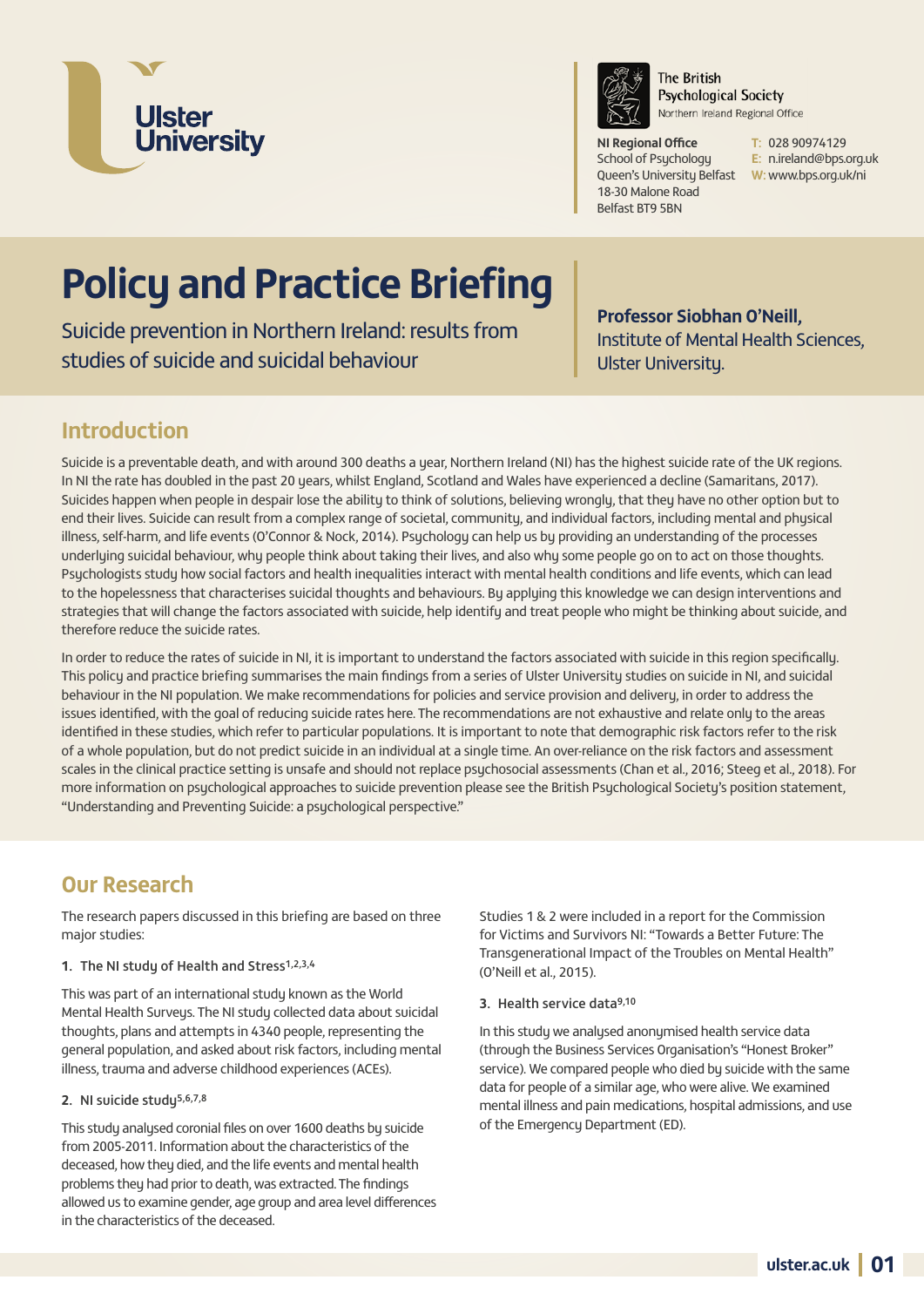# **Key findings**

- **1.** Suicidal thoughts, plans and attempts in the general population in NI
- 10.6% of women and 7% of men had seriously thought about suicide. There were similar rates of plans for men and women (2.4% and 2.5%). A higher proportion of women (4.3%) than men (2.3%) attempted suicide. At least 1.8% of women had made an unplanned suicide attempt1.
- A third of men and 41.4% of women with suicidal thoughts made a suicide attempt. 62.0% of women and 38.7% of men who made a suicide plan also made a suicide attempt<sup>1</sup>.
- Mental illness was the strongest predictor of suicidal thoughts, plans and attempts1,2. Trauma exposure generally, Troublesrelated trauma, and ACEs (such as abuse, loss or neglect in childhood) were also strongly associated with suicidal behaviour1,2.
- 4.3% of the population had multiple risk factors including mental illness, co-occurring Troubles-related traumas and ACEs. This group were 15 times more likely to report suicidal behaviour than the low risk group (71.5% of the population)2.
- Another studu revealed that those who experienced moderate rates of ACEs were less likely to endorse suicide ideation and behaviour, than those who experienced low levels of adversity when they encountered other stressors, in this case, conflict related traumas. This suggests that some early adversity may help a person become more resilient to future stressors<sup>3</sup>.
- In contrast to other types of trauma, people with Troublesrelated trauma, are not likely to have a recorded suicide attempt. This shows that they may be more likely to die on their first suicide attempt1.

### **Recommendations**

Suicidal thoughts, plans and attempts occur prior to suicide. Selfharm without a wish to die is also associated with suicide. These findings support the routine assessment of suicidal ideation in high risk populations, and in NI this group includes:

People with a mental health condition,

People presenting to services after self-harm,

Those who experienced traumatic events relating to the NI conflict,

People who have experienced ACEs.

These groups should be targeted in activities to encourage people with suicidal thoughts to seek help, and offered evidence-based,

# **Key findings**

- **2.** Characteristics of those who died by suicide, and the circumstances surrounding their deaths
- 57.1% of women and 40.7% of men had a recorded suicide attempt, with a fifth of women and one in 10 men having 5 or more attempts7.
- There was evidence of alcohol in the systems of 41% of those who died<sup>5</sup>
- There is considerable area level variation in suicide rates in NI, and this variation is accounted for by deprivation<sup>4</sup>. Almost twice the proportion of those who died by suicide lived in deprived areas, compared with people who were similar who had not died9.
- A higher proportion of those who died by suicide lived in urban, compared with rural areas (72.8% compared with 63%)9.

### **Recommendations**

Media discussions of suicides (including social media) detailing methods and circumstances of the death (location, recent life events, etc.) can influence suicidal behaviour. Adherence to Samaritans' media guidelines for the reporting of suicide should be adopted.

Population suicide prevention strategies need to address economic deprivation as this causes many of the life events associated with suicide. They also need to recognize substance use as a crucial element of suicide prevention.

trauma informed, treatments for mental illness. "Suicide-specific" treatments including co-producing Safety Plans, should be provided where there are reports of distress, thoughts, plans, or attempts. A public health approach of building community resilience could be considered to ensure that vulnerable people and all at risk know how they can help themselves, and those around them, to be safer from suicide.

The research provides support for initiatives in schools and early years settings, to address the intergenerational transmission of trauma (i.e. the impact of parental trauma on the mental health of their offspring). It highlights the need to target interventions and services towards those with multiple traumas.

- The most common life events and problems in younger people were relationship breakup/ crisis and employment/ financial crisis. In older people they were bereavement, a loved one's illness and physical illness<sup>5</sup>.
- One third of those who died by suicide were employed and half were not in employment (we had no data for the remaining cases)<sup>5</sup>. In the under 20s, males were more likely to be unemployed (47.5% males; 17.5% females). Females in this age group were more likely to be students (47.5% females; 28.5% males)6.
- Based on data in coronial files, physical health and life events were more relevant than mental illness, in males aged over 61 years<sup>6</sup>.

People who have difficult life experiences should be targeted in suicide prevention work, notably men, people with employment, financial and relationship crises, those with mental illness and those identified in other studies (such as people who are homosexual, or transgender). Staff working in services that have contact with these groups should receive training in intervention skills.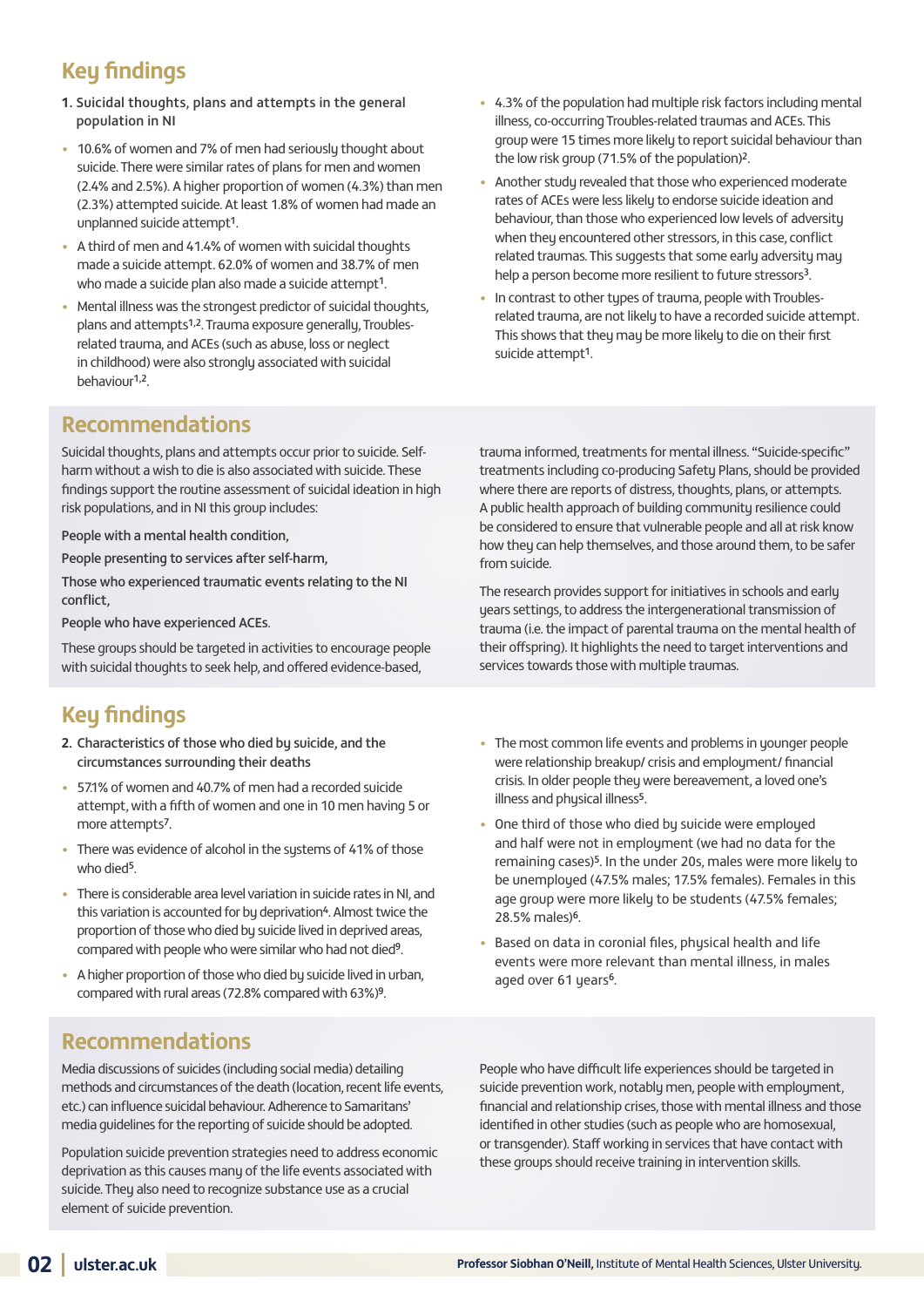### **Recommendations Continued**

Improvements in social connections and the importance of social context should be recognised and integrated in suicide prevention treatments. Support should be available for the bereaved, for those facing divorce or separation and people experiencing debt, unemployment and other situational crises.

# **The role of health and health services**

#### Mental illness and substances

- Whilst studies show that the rates of mental illness in people who die by suicide is over 90%, in NI only 57.6% of those who died had a recorded mental illness<sup>7</sup>. Therefore many people who go on to die by suicide in NI have an undiagnosed, or unreported, mental illness.
- Women who die by suicide are more likely to have a known mental illness than men (69% compared with 54.5%)5. The proportions of those known to have a mental illness increases with age group. However, there is a decrease in the oldest group reflecting perhaps a reduced willingness to disclose symptoms or increased prominence of life events in suicide risk for this group<sup>6</sup>.
- Alcohol and drug problems were recorded in many of the deaths, in a higher proportion of women (7.8% of men and 9.7% of women)5, particularly in the 21-40 age group (10.4% of men and 15.4% of women)5.

#### Medication

- Health service data revealed rates of 70% of mental health medication in the suicide group, in the previous 2 years, compared with under a quarter in the group who were alive<sup>8</sup>. People who have been prescribed mental health medication any time within the past two years were more at risk of suicide, even if the medication was most recently prescribed over a year ago. Nonetheless, 57% of those who died by suicide had received their most recent prescription in the three months prior to death9.
- Females and older people were more likely to use mental health medication than males and younger people9.
- Among the deceased who had a toxicology screen, the mental health medication non-adherence rates (those who had neither a partial nor full medication match) were 62.1% and 56.3% respectively. The non-adherence rate for antipsychotic medication was 82.9%<sup>8</sup>.

Schools and colleges should be supported to adopt suicide prevention initiatives and provide support for students who struggle with mental health difficulties and suicidal behaviour.

- One in three (30.7%) of the deceased and under half (46.3%) of females, had been prescribed three or more medications<sup>8</sup>. This is higher than in other countries.
- Half of those who died bu suicide received prescriptions for pain medication within the two years prior to death, compared to 27.7% of the comparison group who were alive9.

#### Health service use

- Half of those who died had received primary care, and no secondary care services. Primary care was the most common service used prior to death by suicide. Only 30% of those who died by suicide were in receipt of mental health services beyond primary care7.
- 1 in 5 had presented to services (mostly primary care) in the fortnight before death (18.2% of men and 23.9% of women)7.
- Males tended to disengage with services prior to taking their own lives. People aged over 40 had more contact with health services prior to death<sup>7</sup>.
- In the study of coronial records, around a third of those who died by suicide had a recorded physical disorder, and 45.2% had received medication for a physical health difficulty. Physical health problems were more common in the older age groups and men (11.9% men and 6.9% of women)<sup>7</sup>.
- The majority of the deceased had not attended the ED (67.5%). and had not had a hospital admission (58.1%)10.
- Four times as many of those in the deceased group had attended the ED in the three months leading up to the death (12.9% compared with 3.3%)10.
- There is an elevated risk in the six-month period after hospital admission<sup>10</sup>.

### **Recommendations**

Help seeking needs to be destigmatised, and the disclosure of suicidal thoughts recognised as indicative of a mental health condition that could benefit from treatment. The benefits of treatment should be promoted particularly among younger people and males.

Substances, particularly alcohol, are linked to suicides in a number of ways. Population level initiatives to reduce substance abuse and harm are an important element of any suicide prevention strategy.

Suicidal individuals could be suffering from both mental and/or physical health conditions. Physical problems including pain, could be manifestations of mental health concerns. Individuals in suicidal pain may present to health care providers with pain, which may be related to a chronic phusical condition. Alternatively, they may use pain medication for their mental health sumptoms, or have a dependence on pain medications. Contact with clinicians, regardless of the presenting issue, provides an opportunity for the compassionate assessment of suicidal thoughts.

Psychological therapies should be widely available as an alternative to, or along with, medication treatments. The NI Psychological Therapies Strategy (DHSSPS, 2010) should be fully implemented.

People who are prescribed mental health or pain medications should be asked about suicidal thoughts and behaviour regularly. Those who have contact with this group (staff in primary care, pharmacists, staff in mental health services) should receive suicide intervention training. Suicide-specific interventions should be available for all those who report suicidal thoughts across all care settings. Safety Planning should include explicit reference to removal or mitigation of means of suicide, including prescribed medication.